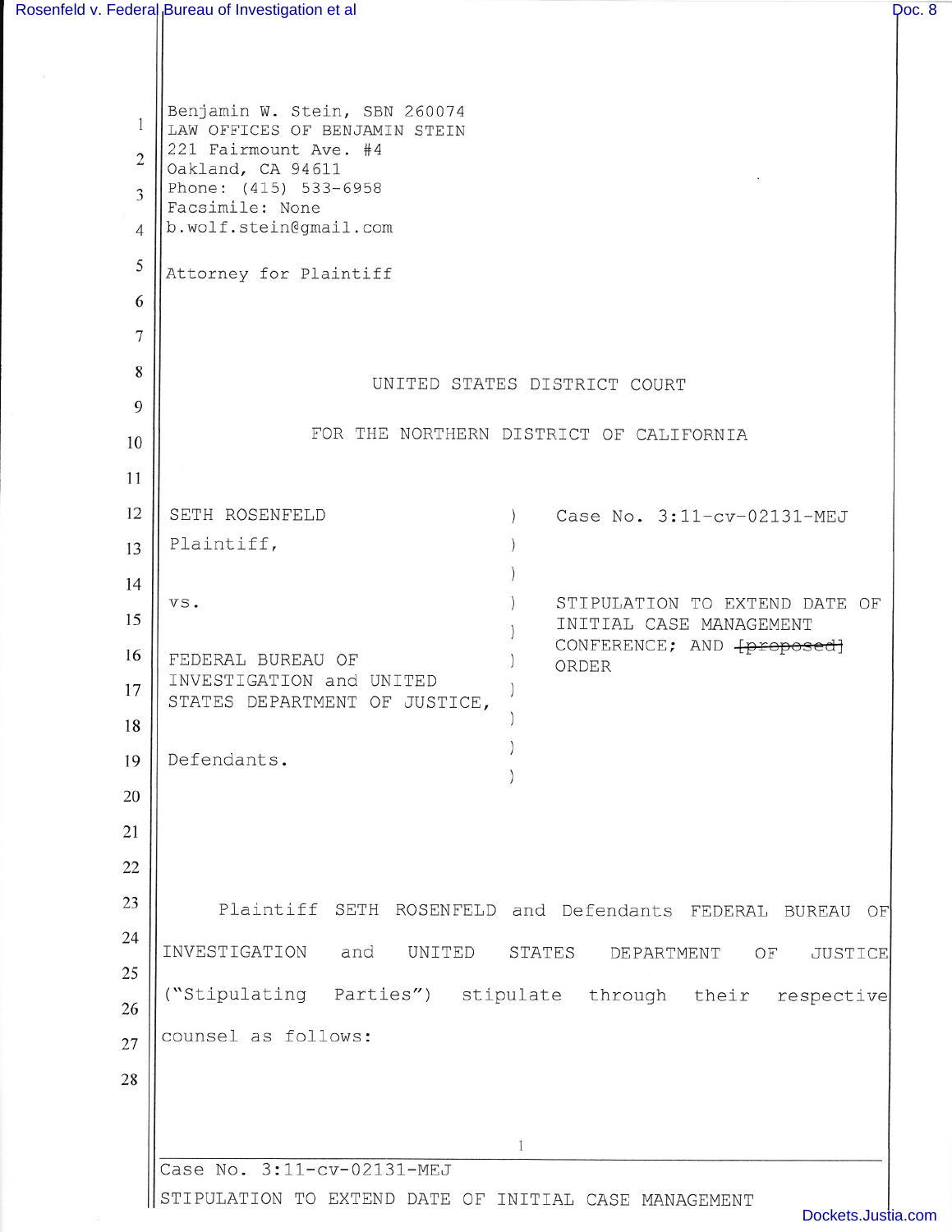| 1                   |                                                                                     |  |  |  |  |  |
|---------------------|-------------------------------------------------------------------------------------|--|--|--|--|--|
| $\overline{c}$      | Whereas, the Case Management Statement and Case Management                          |  |  |  |  |  |
| 3                   | Conference are scheduled for August 4, 2011 and August 11, 2011,                    |  |  |  |  |  |
| $\overline{4}$      | respectively; and,                                                                  |  |  |  |  |  |
| 5                   | Whereas attorney for Plaintiff will be unable to attend                             |  |  |  |  |  |
| 6<br>$\overline{7}$ | Case Management Conference; and                                                     |  |  |  |  |  |
| 8                   | Whereas there have been no previous time modifications in                           |  |  |  |  |  |
| 9                   | this case; and                                                                      |  |  |  |  |  |
| 10                  | Whereas delaying the Case Management Conference by 30 days                          |  |  |  |  |  |
| 11                  | will prejudice none of the Stipulating Parties;                                     |  |  |  |  |  |
| 12                  |                                                                                     |  |  |  |  |  |
| 13<br>14            | THEREFORE, the Stipulating Parties stipulate and agree to                           |  |  |  |  |  |
| 15                  | request an extension of the Case Management Conference and Case                     |  |  |  |  |  |
| 16                  | Management Statement by 30 days and request the Court reschedule                    |  |  |  |  |  |
| 17                  | as the Case Management Conference at a time of its choosing.                        |  |  |  |  |  |
| 18                  | The Stipulating Parties propose September 1, 2011 or September                      |  |  |  |  |  |
| 19                  |                                                                                     |  |  |  |  |  |
| 20                  | 22, 2011 as acceptable alternative dates, with case management                      |  |  |  |  |  |
| 21                  | statement due seven (7) days prior.                                                 |  |  |  |  |  |
| 22                  |                                                                                     |  |  |  |  |  |
| 23<br>24            |                                                                                     |  |  |  |  |  |
| 25                  |                                                                                     |  |  |  |  |  |
| 26                  |                                                                                     |  |  |  |  |  |
| 27                  |                                                                                     |  |  |  |  |  |
| 28                  |                                                                                     |  |  |  |  |  |
|                     |                                                                                     |  |  |  |  |  |
|                     | 2                                                                                   |  |  |  |  |  |
|                     | Case No. 3:11-cv-02131-MEJ<br>STIPULATION TO EXTEND DATE OF INITIAL CASE MANAGEMENT |  |  |  |  |  |
|                     |                                                                                     |  |  |  |  |  |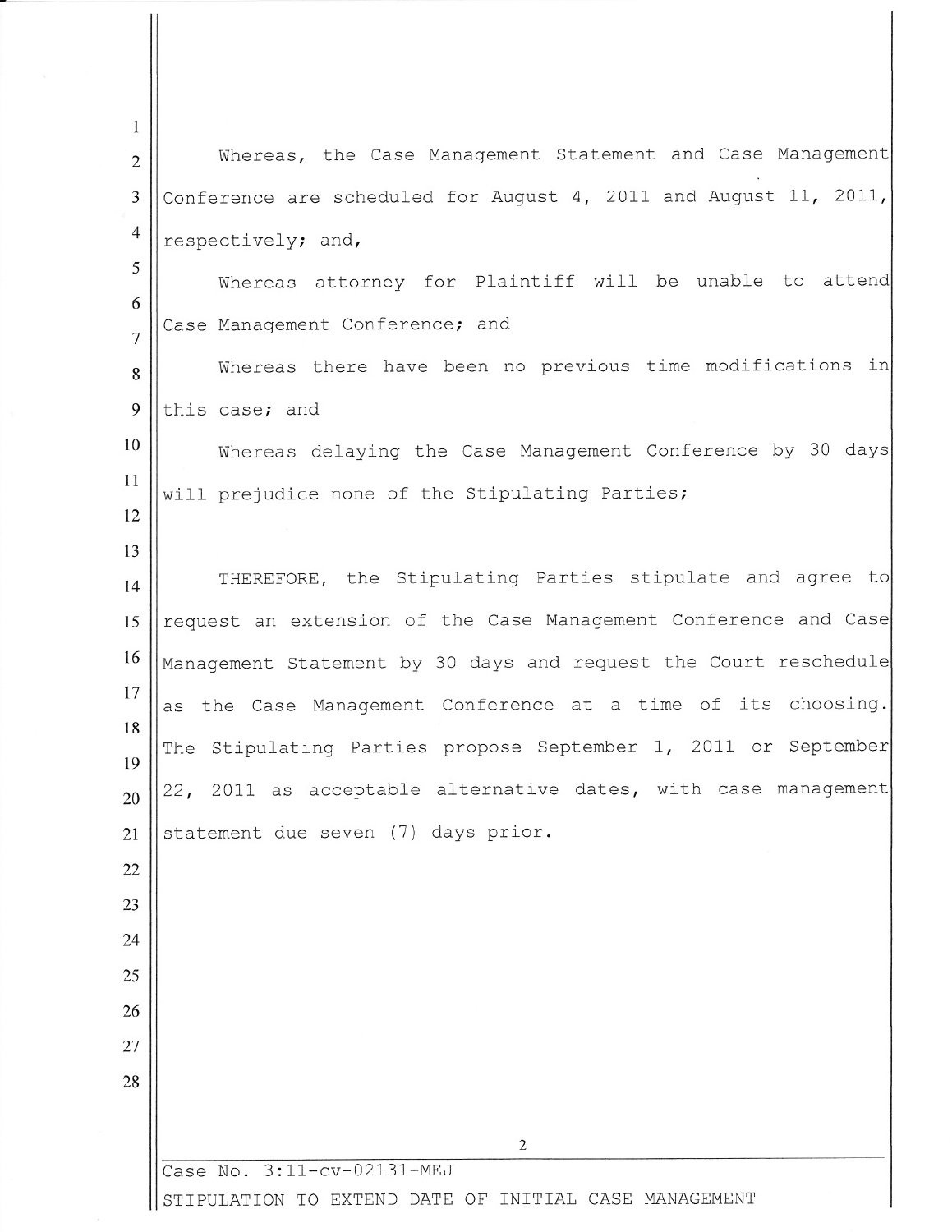| 1              |                                                       |                                          |  |  |
|----------------|-------------------------------------------------------|------------------------------------------|--|--|
| $\sqrt{2}$     |                                                       |                                          |  |  |
| 3              | DATED: July 6, 2011                                   | Respectfully submitted,                  |  |  |
| $\overline{4}$ | By:                                                   |                                          |  |  |
| 5              |                                                       | Benjamin W Stein                         |  |  |
| 6              |                                                       | Attorney for Plaintiff<br>SETH ROSENFELD |  |  |
| 7              |                                                       |                                          |  |  |
| 8              |                                                       | By: /s/ Ila Deiss                        |  |  |
| 9              | Ila C. Deiss                                          | Attorney for Defendants                  |  |  |
| 10             |                                                       | FEDERAL BUREAU OF INVESTIGATION          |  |  |
| 11<br>12       |                                                       | AND UNITED STATES DEPARTMENT OF JUSTICE  |  |  |
| 13             |                                                       |                                          |  |  |
| 14             |                                                       |                                          |  |  |
| 15             |                                                       |                                          |  |  |
| 16             |                                                       |                                          |  |  |
| 17             |                                                       |                                          |  |  |
| 18             |                                                       |                                          |  |  |
| 19             |                                                       |                                          |  |  |
| 20             |                                                       |                                          |  |  |
| 21             |                                                       |                                          |  |  |
| 22             |                                                       |                                          |  |  |
| 23             |                                                       |                                          |  |  |
| 24             |                                                       |                                          |  |  |
| 25             |                                                       |                                          |  |  |
| 26             |                                                       |                                          |  |  |
| 27             |                                                       |                                          |  |  |
| 28             |                                                       |                                          |  |  |
|                |                                                       | 3                                        |  |  |
|                | Case No. 3:11-cv-02131-MEJ                            |                                          |  |  |
|                | STIPULATION TO EXTEND DATE OF INITIAL CASE MANAGEMENT |                                          |  |  |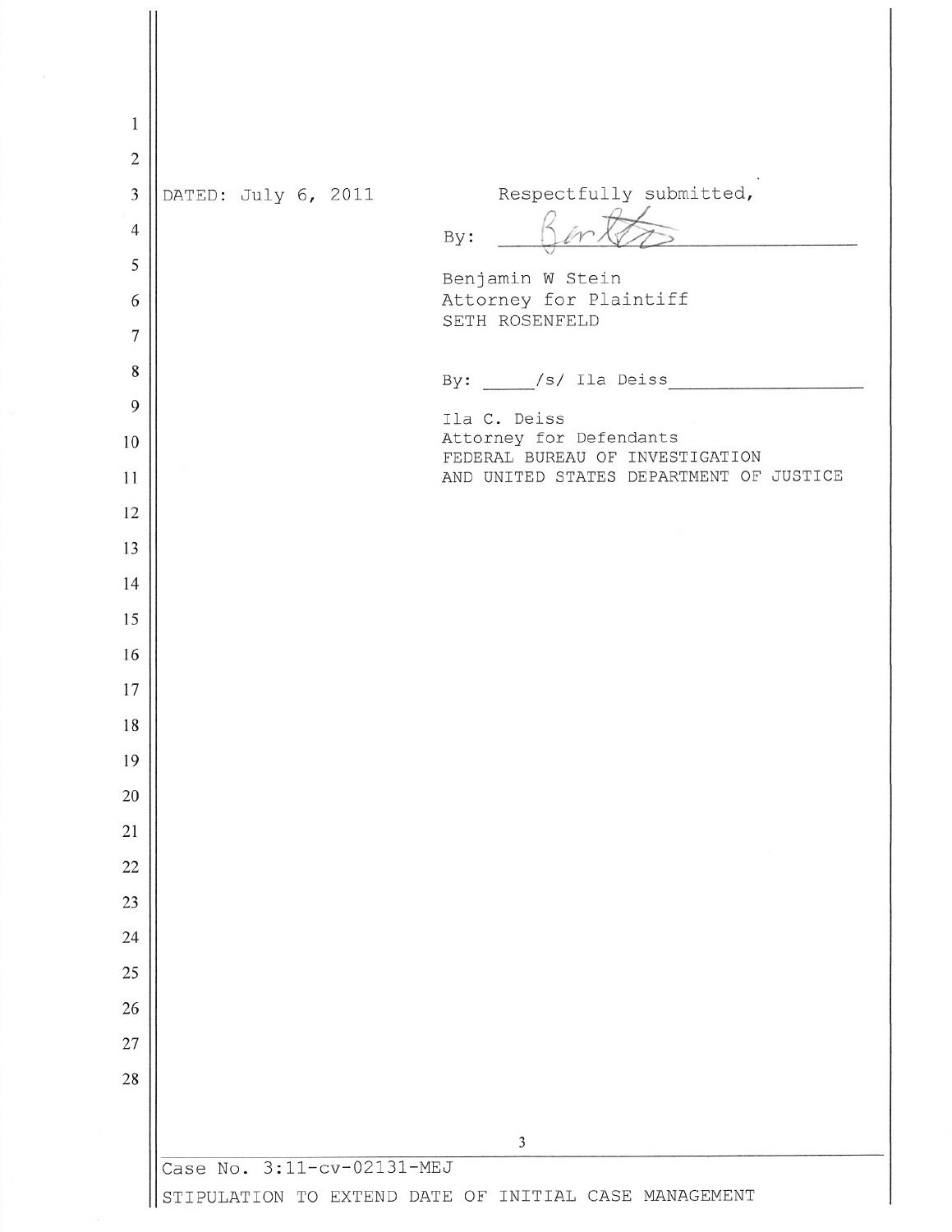| 1<br>$\overline{c}$<br>3<br>$\overline{4}$ | Benjamin W. Stein, SBN 260074<br>LAW OFFICES OF BENJAMIN STEIN<br>221 Fairmount Ave. #4<br>Oakland, CA 94611<br>Phone: (415) 533-6958<br>Facsimile: None<br>b.wolf.stein@gmail.com |               |                                         |  |  |  |
|--------------------------------------------|------------------------------------------------------------------------------------------------------------------------------------------------------------------------------------|---------------|-----------------------------------------|--|--|--|
| 5                                          | Attorney for Plaintiff                                                                                                                                                             |               |                                         |  |  |  |
| 6                                          |                                                                                                                                                                                    |               |                                         |  |  |  |
| 7                                          |                                                                                                                                                                                    |               |                                         |  |  |  |
| 8                                          |                                                                                                                                                                                    |               | UNITED STATES DISTRICT COURT            |  |  |  |
| 9                                          |                                                                                                                                                                                    |               |                                         |  |  |  |
| 10                                         |                                                                                                                                                                                    |               | FOR THE NORTHERN DISTRICT OF CALIFORNIA |  |  |  |
| 11                                         |                                                                                                                                                                                    |               |                                         |  |  |  |
| 12                                         | SETH ROSENFELD                                                                                                                                                                     | $\mathcal{E}$ | Case No. 3:11-cv-02131-MEJ              |  |  |  |
| 13                                         | Plaintiff,                                                                                                                                                                         |               |                                         |  |  |  |
| 14                                         |                                                                                                                                                                                    |               |                                         |  |  |  |
| 15                                         | VS.                                                                                                                                                                                |               | [proposed] ORDER                        |  |  |  |
| 16                                         | FEDERAL BUREAU OF                                                                                                                                                                  | $\mathcal{C}$ | Action Filed: July 6 2011               |  |  |  |
| 17                                         | INVESTIGATION and UNITED                                                                                                                                                           |               |                                         |  |  |  |
| 18                                         | STATES DEPARTMENT OF JUSTICE,                                                                                                                                                      |               |                                         |  |  |  |
| 19                                         | Defendants.                                                                                                                                                                        |               |                                         |  |  |  |
| 20                                         |                                                                                                                                                                                    |               |                                         |  |  |  |
| 21                                         |                                                                                                                                                                                    |               |                                         |  |  |  |
| 22                                         |                                                                                                                                                                                    |               |                                         |  |  |  |
| 23                                         |                                                                                                                                                                                    |               |                                         |  |  |  |
| 24                                         |                                                                                                                                                                                    |               |                                         |  |  |  |
| 25                                         |                                                                                                                                                                                    |               |                                         |  |  |  |
|                                            |                                                                                                                                                                                    |               |                                         |  |  |  |
| 26                                         |                                                                                                                                                                                    |               |                                         |  |  |  |
| 27                                         |                                                                                                                                                                                    |               |                                         |  |  |  |
| 28                                         |                                                                                                                                                                                    |               |                                         |  |  |  |
|                                            |                                                                                                                                                                                    |               |                                         |  |  |  |
|                                            |                                                                                                                                                                                    | 1             |                                         |  |  |  |
|                                            | [proposed] ORDER                                                                                                                                                                   |               |                                         |  |  |  |
|                                            |                                                                                                                                                                                    |               |                                         |  |  |  |